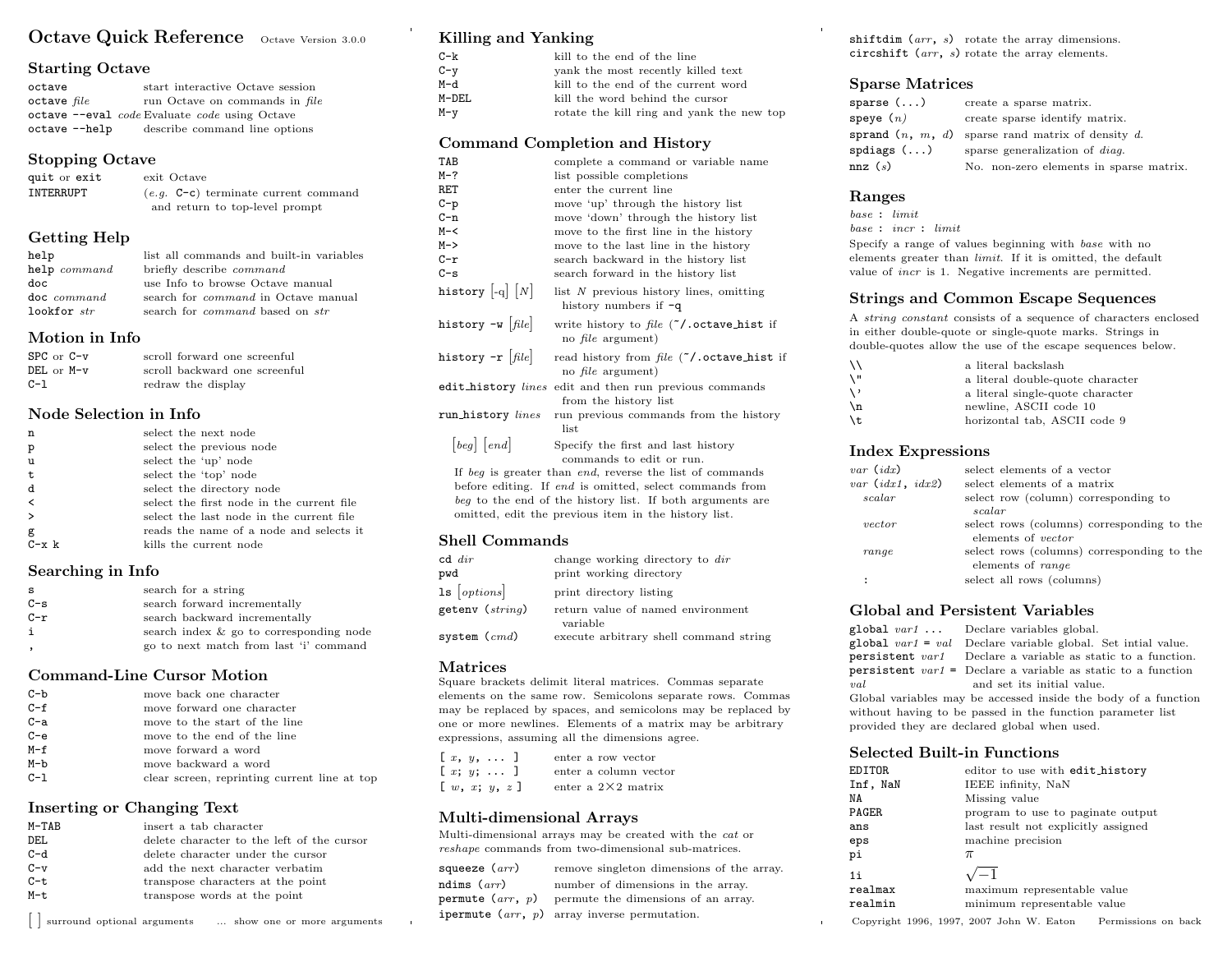# Assignment Expressions

| $var = expr$          | assign expression to variable         |
|-----------------------|---------------------------------------|
| $var$ $(idx) = expr$  | assign expression to indexed variable |
| $var$ $(idx) = \Box$  | delete the indexed elements.          |
| $var\ \{idx\} = expr$ | assign elements of a cell array.      |

## Arithmetic and Increment Operators

| $x + y$           | addition                                                             |
|-------------------|----------------------------------------------------------------------|
| $x - y$           | subtraction                                                          |
| $x * y$           | matrix multiplication                                                |
| $x \cdot * y$     | element by element multiplication                                    |
| x / y             | right division, conceptually equivalent to<br>$(inverse (y') * x')'$ |
| $x \cdot y$       | element by element right division                                    |
| $x \setminus y$   | left division, conceptually equivalent to<br>inverse $(x) * y$       |
| $x \cdot \vee y$  | element by element left division                                     |
| $x \uparrow y$    | power operator                                                       |
| $x \cdot \hat{y}$ | element by element power operator                                    |
| $- x$             | negation                                                             |
| $+ x$             | unary plus (a no-op)                                                 |
| $x$ ,             | complex conjugate transpose                                          |
| $x$ .'            | transpose                                                            |
| $++ x (-x)$       | increment (decrement), return new value                              |
| $x + (x - )$      | increment (decrement), return <i>old</i> value                       |

# Comparison and Boolean Operators

These operators work on an element-by-element basis. Both arguments are always evaluated.

| $x \leq y$ | true if $x$ is less than $y$              |
|------------|-------------------------------------------|
| $x \leq y$ | true if $x$ is less than or equal to $y$  |
| $x == y$   | true if x is equal to $y$                 |
| $x \geq y$ | true if x is greater than or equal to $y$ |
| x > y      | true if $x$ is greater than $y$           |
| $x := y$   | true if $x$ is not equal to $y$           |
| $x \& y$   | true if both $x$ and $y$ are true         |
| $x \mid y$ | true if at least one of x or $y$ is true  |
| $!$ bool   | true if <i>bool</i> is false              |

# Short-circuit Boolean Operators

Operators evaluate left-to-right. Operands are only evaluated if necessary, stopping once overall truth value can be determined. Operands are converted to scalars using the all function.

| $x$ & $y$  | true if both $x$ and $y$ are true          |  |
|------------|--------------------------------------------|--|
| $x \mid y$ | true if at least one of $x$ or $y$ is true |  |

# Operator Precedence

Table of Octave operators, in order of increasing precedence.

| $\cdot$ ,                   | statement separators                  |
|-----------------------------|---------------------------------------|
|                             | assignment, groups left to right      |
| &&                          | logical "or" and "and"                |
| &.                          | element-wise "or" and "and"           |
| $\lt \lt = == \gt = \gt !=$ | relational operators                  |
|                             | colon                                 |
|                             | addition and subtraction              |
| $*$ / \ $*$ . / . \         | multiplication and division           |
|                             | transpose                             |
| $+ - +$                     | unary minus, increment, logical "not" |
|                             | exponentiation                        |

# Paths and Packages

| path                                             | display the current Octave cunction path. |
|--------------------------------------------------|-------------------------------------------|
| pathdef                                          | display the default path.                 |
| $\mathtt{addpath}(\mathit{dir})$                 | add a directory to the path.              |
| EXEC_PATH                                        | manipulate the Octave executable path.    |
| pkg list                                         | display installed packages.               |
| $\normalfont{\texttt{pkg}}$ load $\textit{pack}$ | Load an installed package.                |

## Cells and Structures

| $var$ . field = $\dots$            | set a field of a structure.                                                       |
|------------------------------------|-----------------------------------------------------------------------------------|
| $var\{idx\}$ =                     | set an element of a cell array.                                                   |
| cellfun(f, c)<br>fieldnames( $s$ ) | apply a function to elements of cell array.<br>returns the fields of a structure. |
|                                    |                                                                                   |

# Statements

for  $identityier = expr \,stmt-list \, endfor$ Execute stmt-list once for each column of expr. The variable identifier is set to the value of the current column during each iteration.

while (condition) stmt-list endwhile

Execute stmt-list while condition is true.

| break    | exit innermost loop               |
|----------|-----------------------------------|
| continue | go to beginning of innermost loop |
| return   | return to calling function        |

# if (condition) if-body else else-body endif

Execute if-body if condition is true, otherwise execute elsebody.

if (condition) if-body [elseif (condition) elseif-body] endif Execute if-body if condition is true, otherwise execute the elseif-body corresponding to the first elseif condition that is true, otherwise execute else-body.

Any number of elseif clauses may appear in an if statement.

#### unwind\_protect body unwind\_protect\_cleanup cleanup end

Execute body. Execute cleanup no matter how control exits body.

try body catch cleanup end

Execute body. Execute cleanup if body fails.

#### Strings

| strcmp $(s, t)$         | compare strings                                         |
|-------------------------|---------------------------------------------------------|
| strcat $(s, t, \ldots)$ | concatenate strings                                     |
| regexp $(str, pat)$     | strings matching regular expression                     |
|                         | regexprep (str, pat, rep) Match and replace sub-strings |

# Defining Functions

|                  | function $[ret-list] function-name [(arg-list)]$ |  |
|------------------|--------------------------------------------------|--|
| $function$ -body |                                                  |  |
| endfunction      |                                                  |  |
|                  |                                                  |  |

ret-list may be a single identifier or a comma-separated list of identifiers delimited by square-brackets.

arg-list is a comma-separated list of identifiers and may be empty.

# Function Handles

| $Q$ func               | Define a function handle to func.                                     |  |
|------------------------|-----------------------------------------------------------------------|--|
|                        | $\mathcal{Q}(var1, \ldots)$ expr Define an anonymous function handle. |  |
|                        | $str2func (str)$ Create a function handle from a string.              |  |
|                        | functions (handle) Return information about a function                |  |
|                        | handle.                                                               |  |
|                        | func2str (handle) Return a string representation of a                 |  |
| function handle.       |                                                                       |  |
|                        | handle $(\text{arg1}, \ldots)$ Evaluate a function handle.            |  |
|                        | feval (func, arg1, Evaluate a function handle or string,              |  |
| $\ldots$               | passing remaining args to func                                        |  |
|                        | Anonymous function handles take a copy of the variables in            |  |
| the current workspace. |                                                                       |  |

# Miscellaneous Functions

| eval ( $str)$             | evaluate str as a command                              |
|---------------------------|--------------------------------------------------------|
|                           | $error(message)$ print message and return to top level |
|                           | warning $(message)$ print a warning message            |
| $\texttt{clear}\ pattern$ | clear variables matching pattern                       |
| exist $(\mathit{str})$    | check existence of variable or function                |
| who, whos                 | list current variables                                 |
| whos $var$                | details of the varibale var                            |
|                           |                                                        |

# Basic Matrix Manipulations

| rows (a)<br>columns ( $a$ )<br>all ( $a$ )<br>any ( $a$ ) | return number of rows of a<br>return number of columns of a<br>check if all elements of a nonzero<br>check if any elements of $a$ nonzero |
|-----------------------------------------------------------|-------------------------------------------------------------------------------------------------------------------------------------------|
| find (a)                                                  | return indices of nonzero elements                                                                                                        |
| sort (a)                                                  | order elements in each column of a                                                                                                        |
| sum ( $a$ )                                               | sum elements in columns of a                                                                                                              |
| prod ( $a$ )                                              | product of elements in columns of $a$                                                                                                     |
| min ( $\mathit{args})$                                    | find minimum values                                                                                                                       |
| max ( $args$ )                                            | find maximum values                                                                                                                       |
| rem $(x, y)$                                              | find remainder of $x/y$                                                                                                                   |
|                                                           | <b>reshape</b> $(a, m, n)$ reformat $a$ to be $m$ by $n$                                                                                  |
|                                                           | $diag(v, k)$ create diagonal matrices                                                                                                     |
|                                                           | linspace $(b, l, n)$ create vector of linearly-spaced elements                                                                            |
|                                                           | logspace $(b, l, n)$ create vector of log-spaced elements                                                                                 |
| eye $(n, m)$                                              | create $n \times m$ identity matrix                                                                                                       |
| ones $(n, m)$                                             | create $n$ by $m$ matrix of ones                                                                                                          |
| zeros $(n, m)$                                            | create $n \times m$ matrix of zeros                                                                                                       |
| rand(n, m)                                                | create $n$ by $m$ matrix of random values                                                                                                 |
|                                                           |                                                                                                                                           |

# Linear Algebra

| chol $(a)$                        | Cholesky factorization                   |
|-----------------------------------|------------------------------------------|
| $\det$ (a)                        | compute the determinant of a matrix      |
| eig ( $a$ )                       | eigenvalues and eigenvectors             |
| expm (a)                          | compute the exponential of a matrix      |
| hess ( $a$ )                      | compute Hessenberg decomposition         |
| inverse $(a)$                     | invert a square matrix                   |
| norm $(a, p)$                     | compute the p-norm of a matrix           |
| pinv ( $a$ )                      | compute pseudoinverse of $a$             |
| qr ( $a$ )                        | compute the QR factorization of a matrix |
| $\texttt{rank} \;\, \textit{(a)}$ | matrix rank                              |
| sprank $(a)$                      | structrual matrix rank                   |
| schur ( $a$ )                     | Schur decomposition of a matrix          |
| svd $(a)$                         | singular value decomposition             |
| syl $(a, b, c)$                   | solve the Sylvester equation             |
|                                   |                                          |